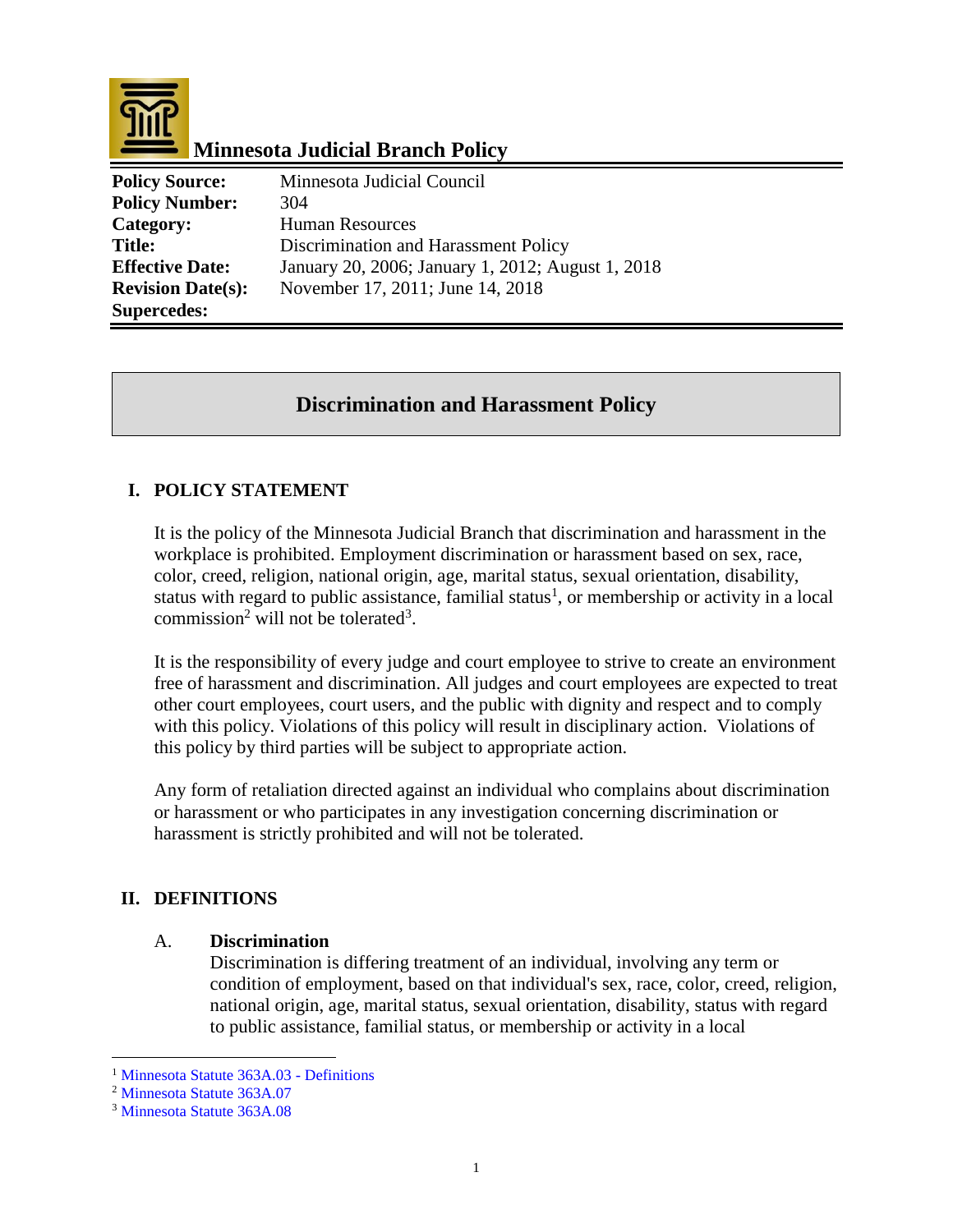commission. Discrimination based on these protected classes is prohibited by state and federal  $law<sup>4</sup>$ .

### B. **Harassment**

Harassment is verbal or physical conduct that is directed at an individual because of his or her sex, race, color, creed, religion, national origin, age, marital status, sexual orientation, disability, status with regard to public assistance, familial status, or membership or activity in a local commission and that is sufficiently severe, pervasive, or persistent so as to have the purpose or effect of creating a hostile environment. Harassment includes sexual harassment.

## C. **Management**

Management includes appointing authorities, directors, managers, and supervisors, as defined by the Human Resources Rules.

### D. **Retaliation**

Retaliation is intimidation, harassment or adverse action taken against an individual because he or she filed a harassment complaint or participated in an investigation of such complaint. Adverse action can include actions such as firing, negative performance evaluations, discipline, demotion, reassignment, or reduction in pay.

### E. **Sexual Harassment**

Unwelcome sexual advances, requests for sexual favors, and other verbal or physical conduct of a sexual nature constitute sexual harassment when this conduct explicitly or implicitly affects an individual's employment, unreasonably interferes with an individual's work performance, or creates an intimidating, hostile, or offensive work environment.<sup>5</sup>

## F. **Third Party**

A third party is an individual who is not a Minnesota Judicial Branch employee but who has business interactions with Branch judges and employees, including, but not limited to: applicants for Branch employment, vendors, contractors, volunteers, court users, and business partners.

## **III. EXAMPLES OF CONDUCT THAT MAY CONSTITUTE DISCRIMINATION OR HARASSMENT**

The conduct described below may under certain circumstances, constitute a violation of this policy. Whether conduct violates this policy and is subject to discipline must be analyzed on a case by case basis, taking into consideration all relevant facts and circumstances.

 $\overline{a}$ 

<sup>4</sup> Civil Rights Act Title VII and Minnesota Statute 363A

<sup>5</sup> See Civil Rights Act Title VII, [Minnesota Statutes Chapter 363A,](https://www.revisor.mn.gov/statutes/?id=363A) and [U.S. Equal Employment Opportunity](https://www.eeoc.gov/eeoc/publications/fs-sex.cfm)  Commission - [Facts About Sexual Harassment](https://www.eeoc.gov/eeoc/publications/fs-sex.cfm)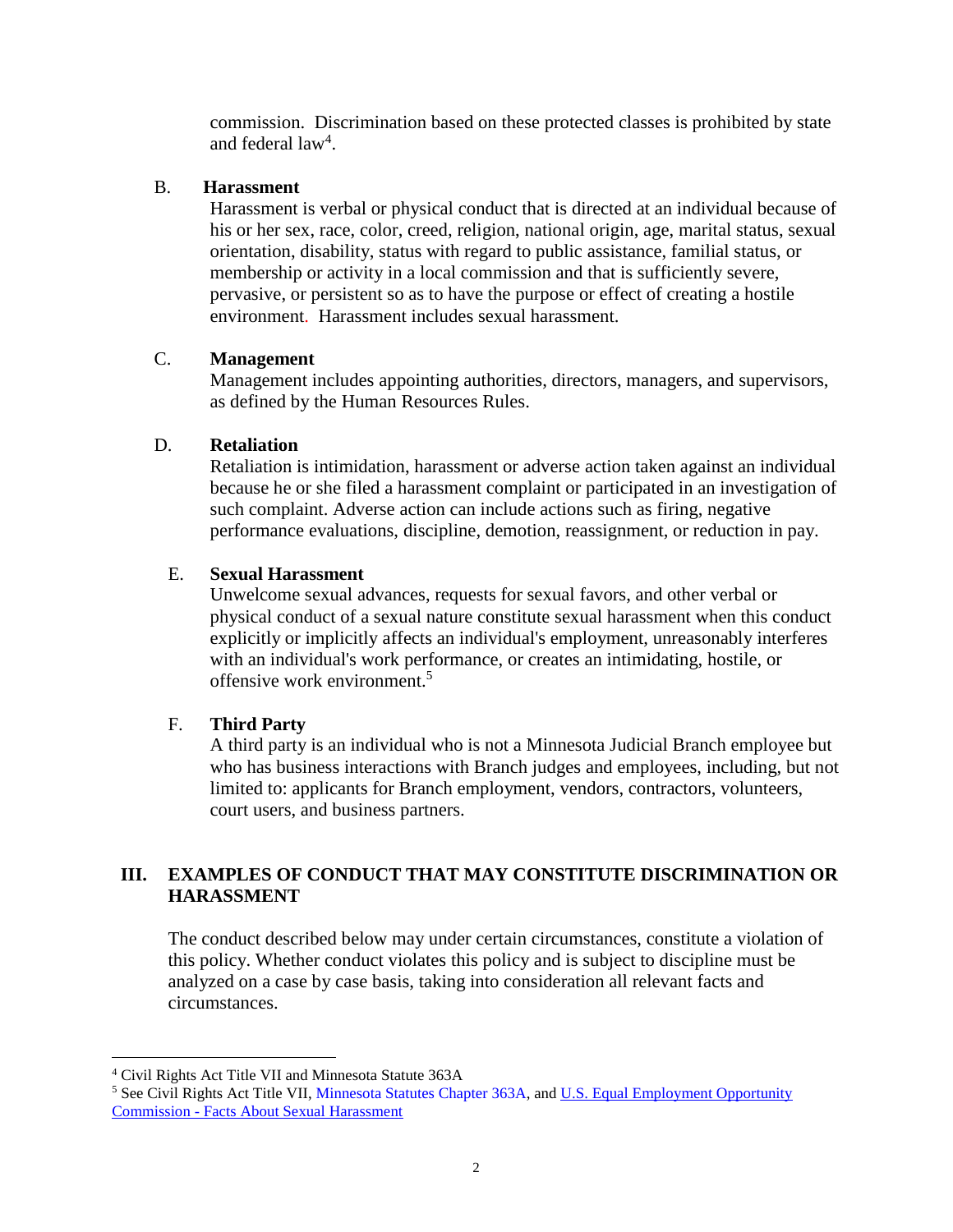These examples are used for illustration purposes and are by no means all-inclusive of the types of conduct that may violate this policy.

- A. Physical
	- 1. Unwelcome, sexually-motivated or inappropriate physical contact such as kissing, touching, hugging, patting, brushing of or by the body, pinching or other sexual contact. Some types of physical contact may be appropriate if necessary to restrain individuals to avoid physical harm to persons or property.
	- 2. Touching oneself sexually in view of another or exposing oneself.
	- 3. Mocking or imitating the speech, hearing, walk, or movement of a person with a disability; mocking identifiable characteristics of an individual or group of a protected status.
	- 4. Physical assaults or threats
	- B. Verbal
		- 1. Comments or discussions of a sexual nature.
		- 2. Unwelcome requests for sexual activity.
		- 3. Demands for sexual favors or promises of preferential treatment with regard to an individual's employment status accompanied by implied or overt threats concerning an individual's employment status.
		- 4. Sexual innuendoes, sexual flirtation, suggestive comments, jokes of a sexual nature, sexual propositions, degrading sexual remarks.
		- 5. Negative treatment or threats of negative treatment for refusing to submit to sexual conduct or participate in any prohibited conduct or activity.
		- 6. Verbal abuse or innuendo jokes, remarks, epithets, or slurs based upon sex, race, color, creed, religion, national origin, age, marital status, sexual orientation, disability, status with regard to public assistance, familial status, or membership or activity in a local commission.
		- 7. Imitating a person's speech impediments or foreign accent.
	- C. Nonverbal (Visual)
		- 1. Staring, leering, ogling, or whistling.
		- 2. Obscene or suggestive gestures.
		- 3. Display of objects or pictures, such as content displayed on a computer screen, cell phone, magazines, posters, calendars, cartoons, or jokes, that are sexually suggestive or explicit or that disparage people based upon sex, race, color, creed, religion, national origin, age, marital status, sexual orientation, disability, status with regard to public assistance, familial status, or membership or activity in a local commission.
		- 4. Transmitting emails, instant messages, texts, or other correspondence which include words, pictures, and/or links of a disparaging nature.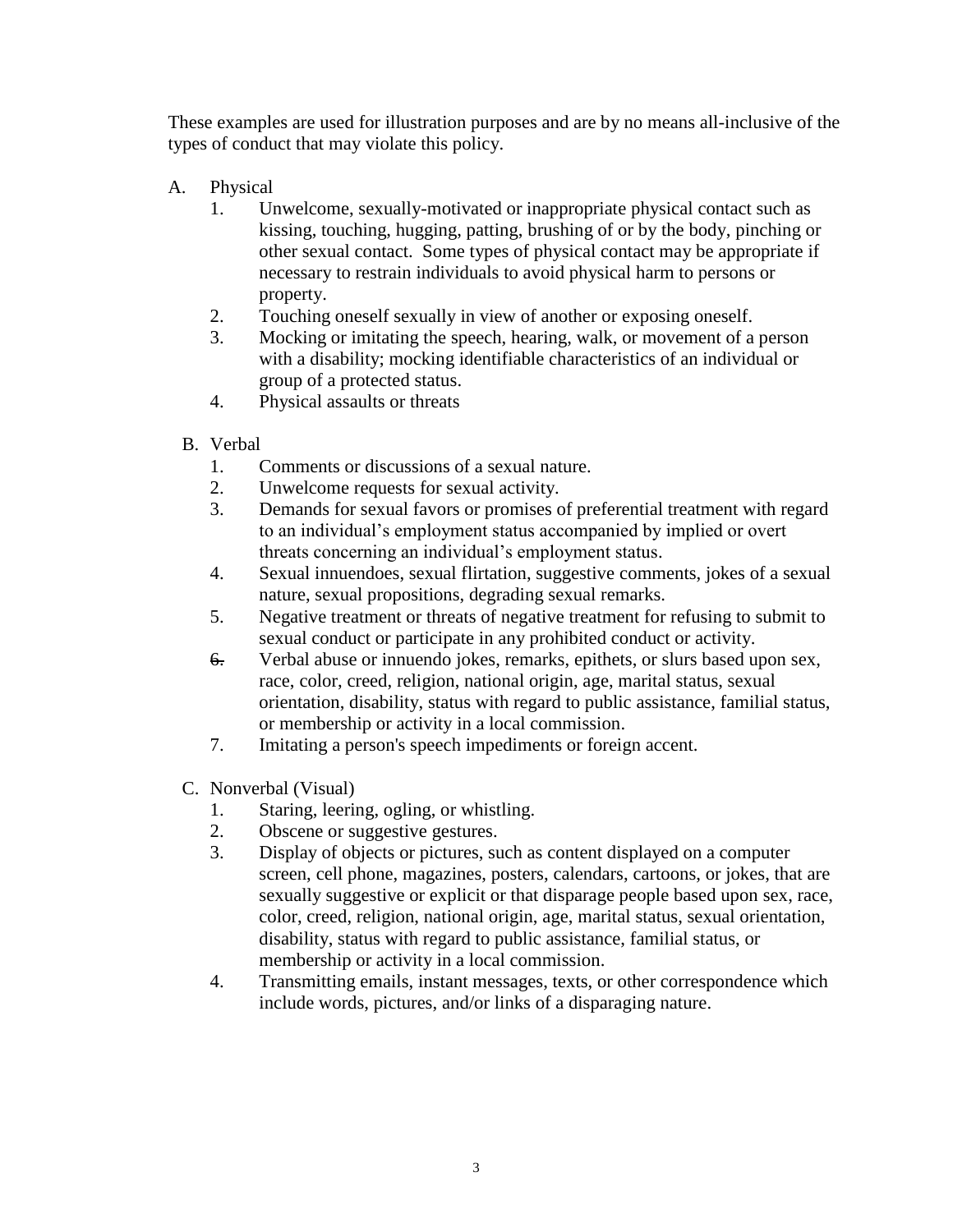#### **IV. DISCRIMINATION AND HARASSMENT COMPLAINT PROCEDURE**

Discrimination and harassment will not be tolerated. All employees and third parties are encouraged to report incidents of discrimination and harassment as soon as possible after the incident occurs. Judicial Officers and management are required to report incidents of discrimination and harassment as soon as possible after they gain knowledge of the incident.

Reports of discrimination or harassment will be taken seriously and are subject to investigation according to the State Court Administrator Policy and Procedures 300(t): Human Resources Procedures for Employee Misconduct Investigations. The scope of the investigation will vary based on the nature of the complaint and other factors specific to the allegations.

An individual who believes he or she has been or is being subjected to discrimination or harassment should follow the complaint procedure outlined below rather than being required to resolve a situation on their own.

#### A. **Complaint Procedure**

- 1. An individual who feels he or she has been or is being subjected to discrimination or harassment should report the behavior to any of the following people:
	- a. Human Resources
	- b. Immediate supervisor
	- c. Any management within the work unit or courthouse
	- d. The Judicial District Administrator
	- e. The Chief Judge of the District or Court of Appeals
	- f. The State Court Administrator
	- g. The Chief Justice
- 2. To ensure the prompt and thorough investigation of a complaint of discrimination or harassment, the complainant may be asked to provide information in writing, which may include, but is not limited to:
	- a. The name, department, and position of the person(s) allegedly causing the harassment;
	- b. A description of the incident(s), including the date(s), location(s), and the presence of witnesses;
	- c. The name(s) of other individuals who may have been subject to similar harassment;
	- d. What, if any, steps have been taken to stop the harassment;
	- e. Any other information the complainant believes to be relevant.
- 3. Judicial officers/management must respond to the complaint or problem when a complaint of discrimination or harassment has been made through the complaint procedure, or when judicial officers/management is aware that a problem exists.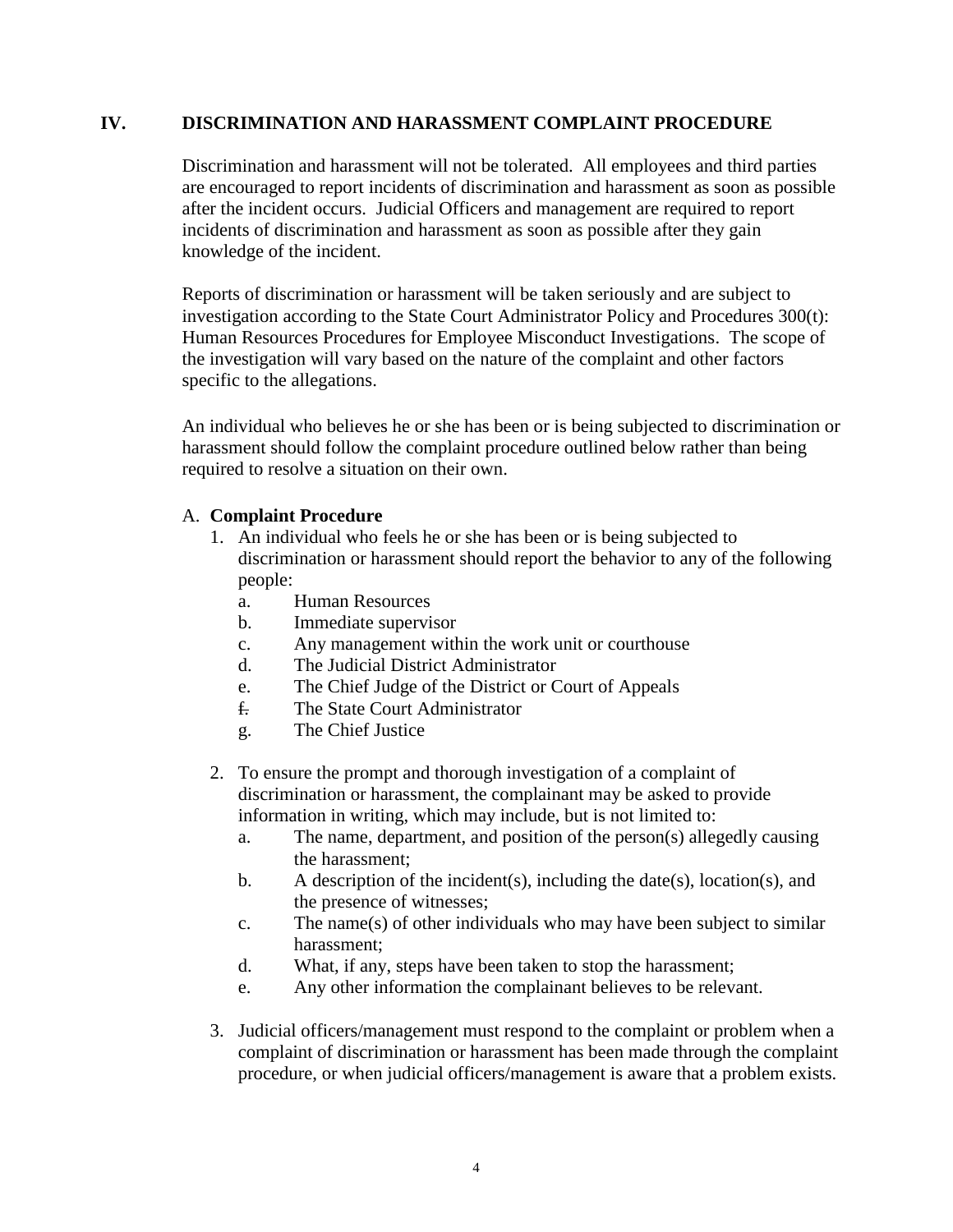#### B. **Complaint Response and Investigation**

The Minnesota Judicial Branch recognizes that the interests of all persons are best served by the prompt investigation and resolution of discrimination and harassment complaints. The complaint shall be promptly investigated in accordance with the Human Resources Procedures for Employee Misconduct Investigations and an attempt shall be made to promptly resolve the complaint. False statements and allegations during the complaint or investigation process are strictly prohibited.

The confidentiality of complaints made pursuant to this policy will be handled in accordance with Minnesota Rules of Public Access Rule 5, subd. 1.

Employees who knowingly file a false complaint of discrimination or harassment will be subject to disciplinary action, up to and including termination.

- 1. Complaints Against Employees
	- a. If a complaint is made against a trial court employee, the Judicial District Administrator, or other designee of the district, in consultation with the District Human Resources Manager, shall ensure that it is promptly investigated in accordance with State Court Administrator Policy and Procedure 300(t); Human Resources Procedures for Workplace Investigations, and that appropriate action is taken to resolve the complaint. The Judicial District Administrator or other designee of the district shall keep the Chief Judge apprised of the complaint status.
	- b. If the complaint is made against the Judicial District Administrator, the Chief Judge shall initiate an investigation in accordance with State Court Administrator Policy and Procedure 300(t); Human Resources Procedures for Workplace Investigations, and take appropriate action.
	- c. If a complaint is made against a Minnesota Judicial Branch employee other than a trial court employee, the State Court Administrator, Chief Judge of the Court of Appeals, the Chief Justice or other designee, in consultation with the Minnesota Judicial Center Human Resources Manager, shall ensure that it is promptly investigated in accordance with State Court Administrator Policy and Procedure 300(t); Human Resources Procedures for Workplace Investigations, and that appropriate action is taken to resolve the complaint.
- 2. Complaints Against Judges

This complaint process does not apply to complaints regarding case processing, requests or motions for removal, or decisions made in individual cases.

a. **Trial Court Judges.** If a complaint is made against a trial court judge, it shall be reported to the Judicial District Administrator, who shall report it to the Chief Judge. The Chief Judge shall promptly notify and consult with the Chief Justice. The Chief Judge, in consultation with the District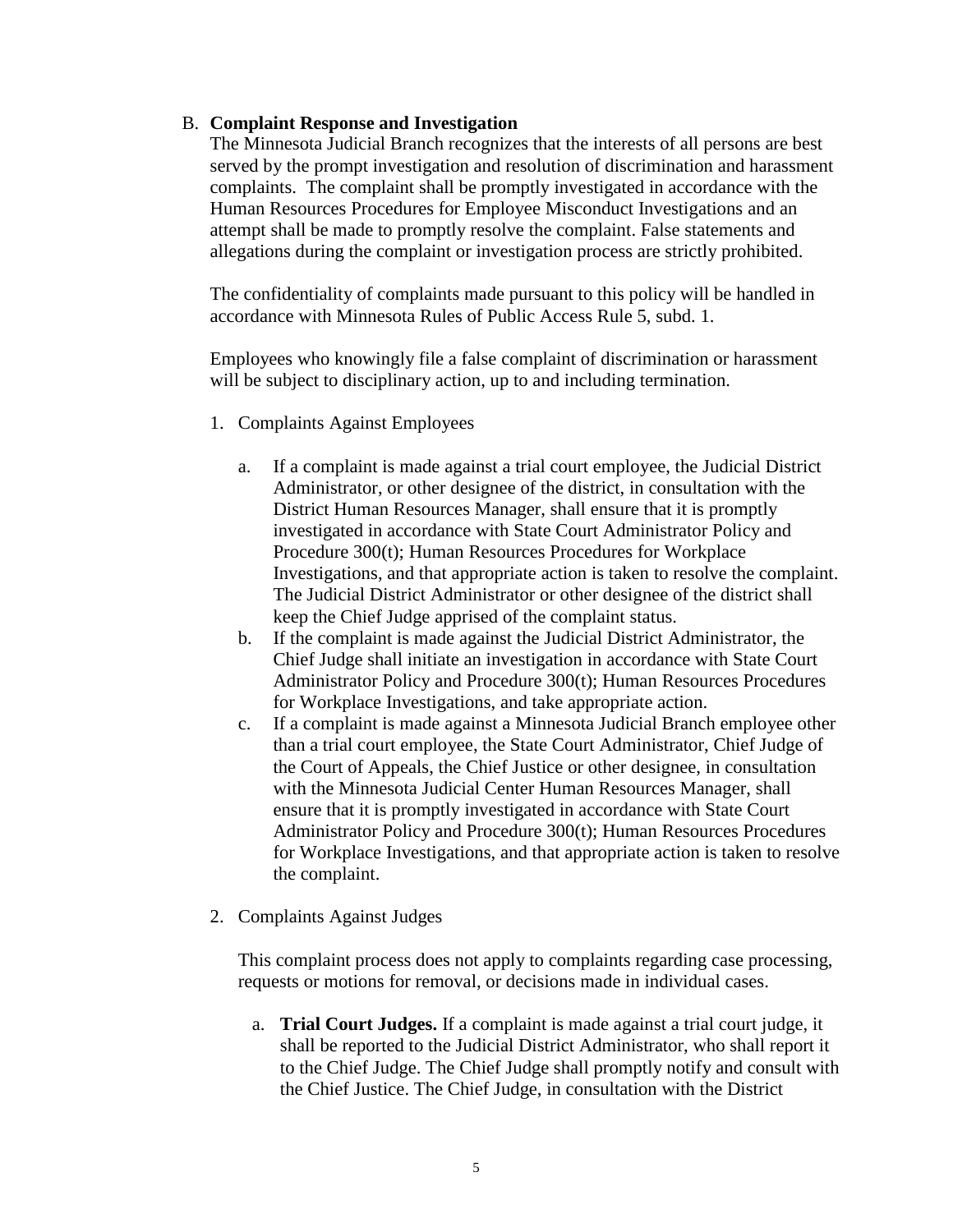Administrator, District Human Resources, and Judicial Branch Human Resources and Development Director, shall promptly initiate an investigation of the complaint and, after investigation and consultation with the Chief Justice, take appropriate action.

If the complaint is made against the Chief Judge, the Chief Justice shall initiate an investigation and take appropriate action.

b. **Court of Appeals Judge.** If a complaint is made against a Judge of the Court of Appeals, it shall be reported to the Chief Judge of the Court of Appeals. The Chief Judge shall promptly notify and consult with the Chief Justice. The Chief Judge, in consultation with the State Court Administrator, Minnesota Judicial Center Human Resources, and Judicial Branch Human Resources and Development Director, shall promptly initiate an investigation of the complaint and, after investigation and consultation with the Chief Justice, take appropriate action.

If the complaint is made against the Chief Judge, the Chief Justice shall initiate an investigation and take appropriate action.

c. **Supreme Court Justice.** If a complaint is made against a Supreme Court Justice, it shall be reported to the Chief Justice. The Chief Justice shall promptly notify and consult with the Vice Chair of the Judicial Council. The Chief Justice, in consultation with the State Court Administrator, Minnesota Judicial Center Human Resources Manager, and the Judicial Branch Human Resources and Development Director, shall promptly initiate an investigation of the complaint and, after investigation and consultation with the Vice Chair of the Judicial Council, take appropriate action.

If the complaint is made against the Chief Justice, the Vice Chair of the Judicial Council shall initiate an investigation and take appropriate action.

3. Complaints against Third Parties

Third parties who are found to have engaged in discrimination or harassment in violation of this policy will be subject to appropriate action. Appropriate action for policy violations by third parties will depend on the facts and circumstances, including the relationship between the third party and the Branch. The applicable Judicial District Administrator for the Trial Courts, or the State Court Administrator for State Court Administration, the Court of Appeals and Supreme Court, will work with their local Human Resources on appropriate action.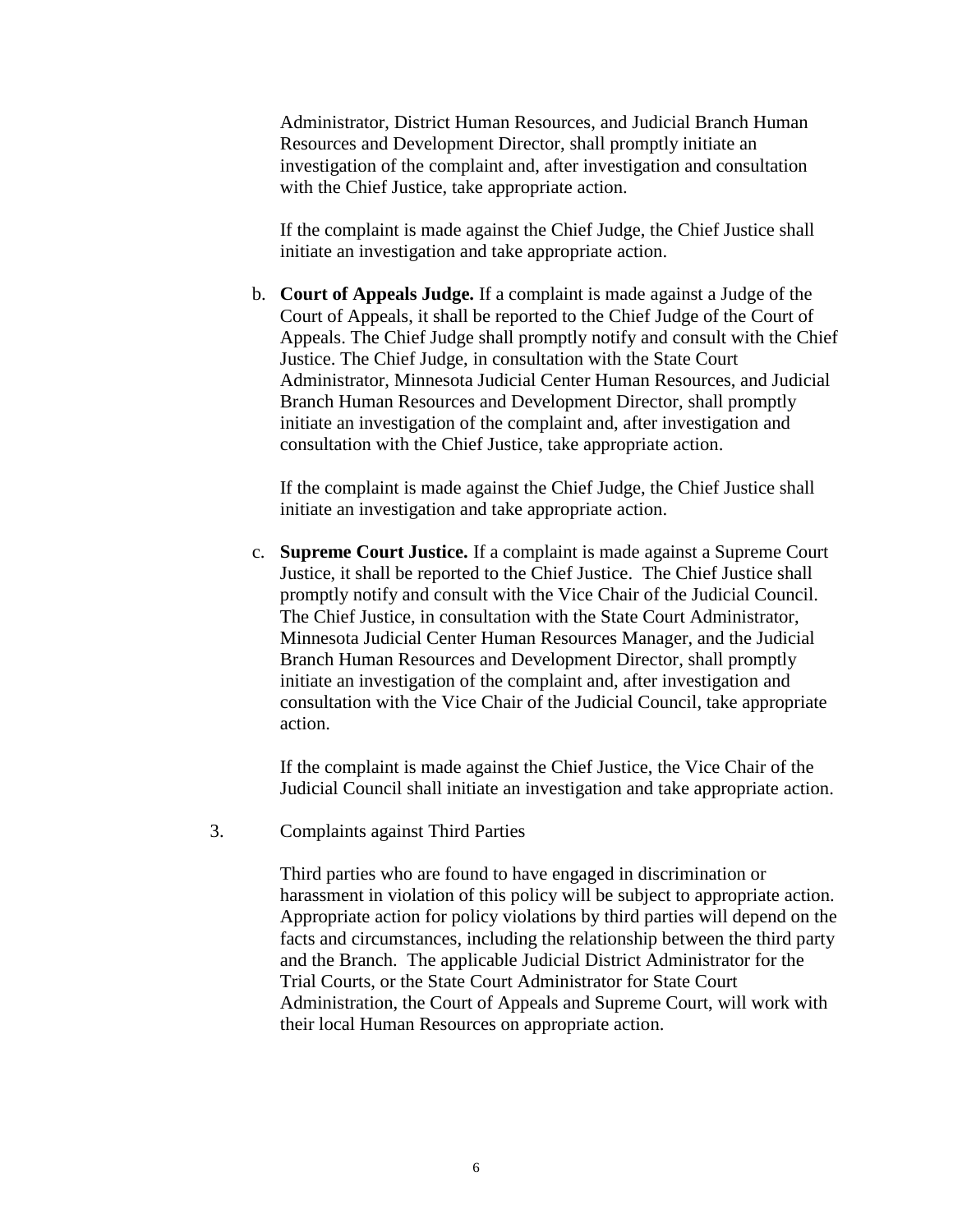### C. **Corrective Action**

The Minnesota Judicial Branch will take prompt and appropriate corrective action when it determines that discrimination or harassment has occurred. Violation of this policy will result in disciplinary action, up to and including termination or severance of contract. If a judge is found to have engaged in discrimination or harassment, the Chief Judge or Chief Justice shall take appropriate action.

## **V. NO RETALIATION**

Retaliation against any person who reports discrimination or harassment or participates in an investigation of such reports is strictly prohibited. Retaliation will not be tolerated. Any employee who is found to have engaged in retaliation in violation of this policy will be subject to discipline, up to and including termination. If a judge is found to have engaged in retaliation, the Chief Judge or Chief Justice shall take appropriate action. Third parties who are found to have engaged in retaliation in violation of this policy will be subject to appropriate action, including severance of contract. Allegations of retaliation should be reported pursuant to the complaint procedure.

## **VI. MANAGEMENT/JUDICIAL OFFICER RESPONSIBILITY**

A. Management and Judicial Officers<sup>6</sup> are responsible for:

- 1. Modeling appropriate behavior;
- 2. Treating all complaints of discrimination and harassment seriously, regardless of the individuals or behaviors involved;
- 3. When a complaint of discrimination or harassment has been made to management, or a judicial officer, or the aforementioned are otherwise aware that a problem exists, management or the judicial officer must respond to the complaint or problem;
- 4. Immediately reporting all allegations or incidents of discrimination and harassment to Human Resources so that prompt and appropriate action can be taken;
- 5. Complying with the Branch's complaint and investigation procedures to ensure prompt and appropriate action in response to complaints of discrimination and harassment.
- B. Management and judicial officers who knowingly participate in, allow, or tolerate discrimination and harassment or retaliation are in violation of this policy and are subject to discipline.
- C. Sexual conduct between individuals of unequal employment power may constitute sexual harassment.

 $\overline{a}$ 

<sup>6</sup> [MN Judicial Code of Conduct](https://www.revisor.mn.gov/court_rules/rule.php?name=prjudi-toh)